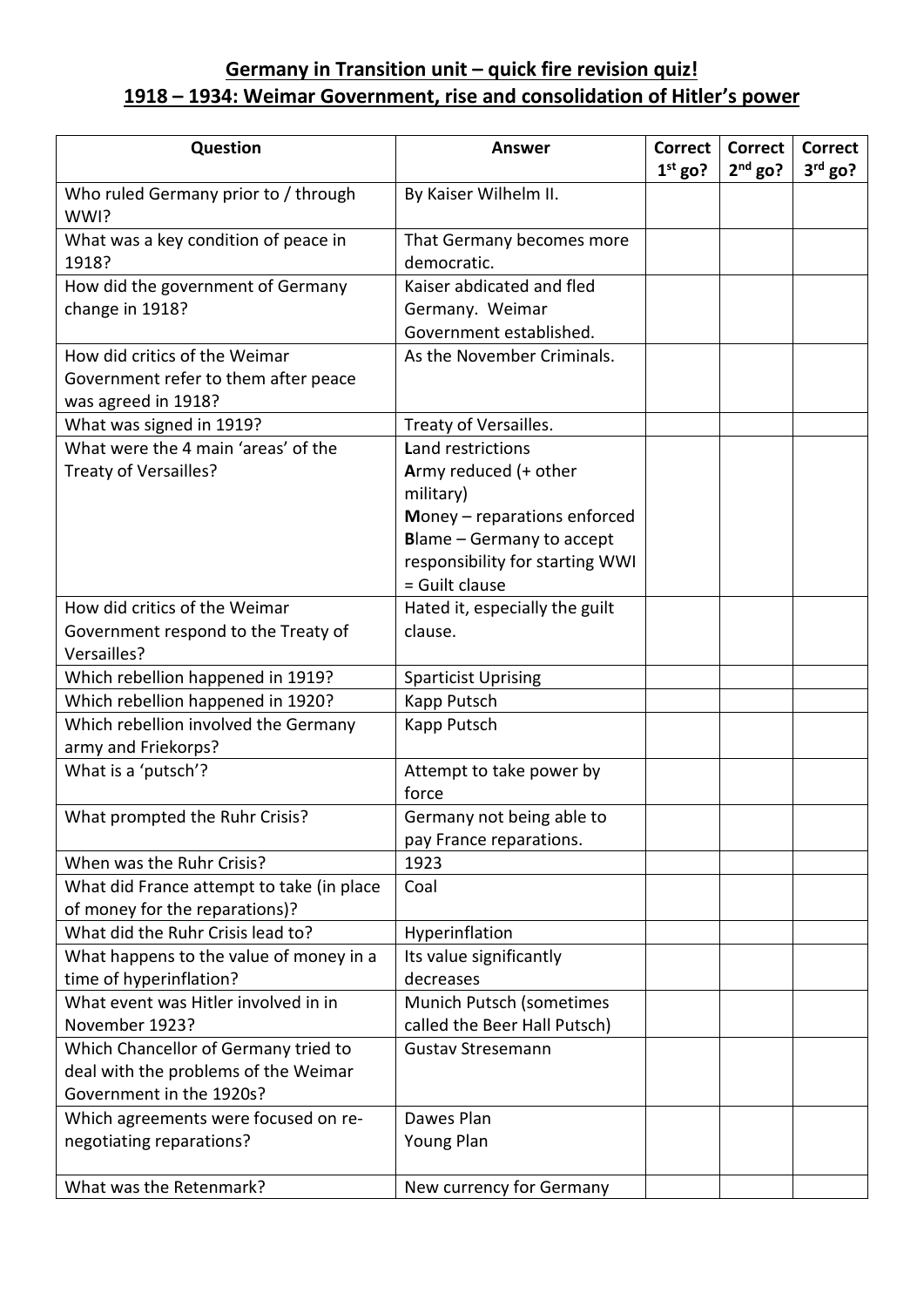| Which agreements were focused on                                                | Locarno Pact                                                |  |  |
|---------------------------------------------------------------------------------|-------------------------------------------------------------|--|--|
| improving the reputation of Germany in                                          | Membership of the League of                                 |  |  |
| Europe?                                                                         | <b>Nations</b>                                              |  |  |
|                                                                                 | Kellogg-Briand Pact                                         |  |  |
| What can be seen as the 'foundation' of<br>Germany's economy in the late 1920s? | Loans from the USA                                          |  |  |
| What event meant that the US was no                                             | The Wall Street Crash (Oct                                  |  |  |
| longer in a position to loan money to                                           | 1929)                                                       |  |  |
| Germany?                                                                        |                                                             |  |  |
| What did the Wall Street Crash lead to?                                         | The Great Depression                                        |  |  |
| Why did the Wall Street Crash have a                                            | Loss of loans                                               |  |  |
| significant impact on Germany?                                                  | Loss of trade                                               |  |  |
| What impact did the Great Depression                                            | Businesses close -                                          |  |  |
| have?                                                                           | unemployment-                                               |  |  |
|                                                                                 | homelessness - government                                   |  |  |
|                                                                                 | cannot fund things like                                     |  |  |
|                                                                                 | unemployment benefit.                                       |  |  |
|                                                                                 | <b>EXTREME POVERTY</b>                                      |  |  |
| How do the election results for the Nazis                                       | Significant increase                                        |  |  |
| change during the Great Depression?                                             |                                                             |  |  |
| What messages do the Nazis promote                                              | Criticise the Weimar                                        |  |  |
| during the Great Depression                                                     | Government                                                  |  |  |
|                                                                                 | Present Hitler as strong leader                             |  |  |
|                                                                                 | Make promises - work and                                    |  |  |
|                                                                                 | bread etc                                                   |  |  |
| By Nov 1932 what position have Hitler and                                       | Largest political party in the                              |  |  |
| the Nazis reached in elections?                                                 | Reichstag, but not majority                                 |  |  |
|                                                                                 | and Hitler is not yet                                       |  |  |
|                                                                                 | Chancellor                                                  |  |  |
| Which 4 people are involved in the                                              | Hitler                                                      |  |  |
| 'political scheming' story?                                                     | Von Papen                                                   |  |  |
|                                                                                 | Von Schleicher                                              |  |  |
|                                                                                 | Hindenburg                                                  |  |  |
| When was Hitler made Chancellor of                                              | 30 <sup>th</sup> January 1933                               |  |  |
| Germany?                                                                        |                                                             |  |  |
| What did Hitler call once he was made                                           | An election for March. He                                   |  |  |
| Chancellor, and why?                                                            | hoped to achieve a majority in                              |  |  |
|                                                                                 | the Reichstag                                               |  |  |
| What event happened before the election,                                        | The Reichstag Fire, 27 <sup>th</sup> Feb                    |  |  |
| and when did this take place?                                                   | 1933                                                        |  |  |
| Who was blamed for the Reichstag Fire?                                          | A Dutch Communist, Marinus<br>van der Lubbe. It was claimed |  |  |
|                                                                                 |                                                             |  |  |
|                                                                                 | the fire was a communist plot                               |  |  |
| What law did Hitler persuade Hindenburg                                         | / attack against Germany.<br>The Decree for the Protection  |  |  |
| to make following the Fire?                                                     | of the People and State                                     |  |  |
| Who did the Nazis join with to achieve a                                        | The National Party                                          |  |  |
| majority?                                                                       |                                                             |  |  |
| What law did the Nazis pass in March                                            | The Enabling Bill (Act, Law)                                |  |  |
| 1933?                                                                           |                                                             |  |  |
|                                                                                 |                                                             |  |  |